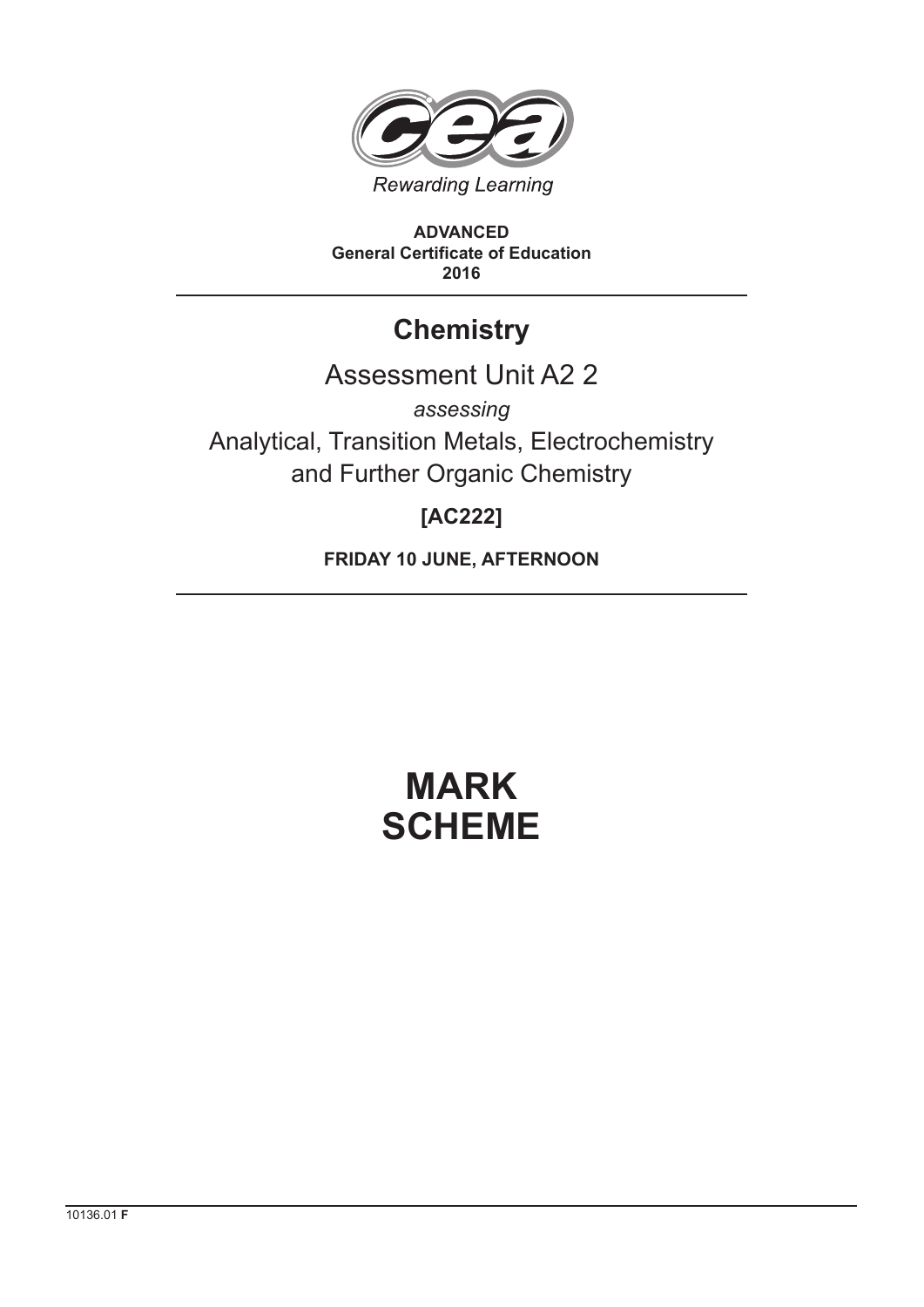### **General Marking Instructions**

### **Introduction**

Mark schemes are published to assist teachers and students in their preparation for examinations. Through the mark schemes teachers and students will be able to see what examiners are looking for in response to questions and exactly where the marks have been awarded. The publishing of the mark schemes may help to show that examiners are not concerned about finding out what a student does not know but rather with rewarding students for what they do know.

### **The Purpose of Mark Schemes**

Examination papers are set and revised by teams of examiners and revisers appointed by the Council. The teams of examiners and revisers include experienced teachers who are familiar with the level and standards expected of students in schools and colleges.

The job of the examiners is to set the questions and the mark schemes; and the job of the revisers is to review the questions and mark schemes commenting on a large range of issues about which they must be satisfied before the question papers and mark schemes are finalised.

The questions and the mark schemes are developed in association with each other so that the issues of differentiation and positive achievement can be addressed right from the start. Mark schemes, therefore, are regarded as part of an integral process which begins with the setting of questions and ends with the marking of the examination.

The main purpose of the mark scheme is to provide a uniform basis for the marking process so that all the markers are following exactly the same instructions and making the same judgements in so far as this is possible. Before marking begins a standardising meeting is held where all the markers are briefed using the mark scheme and samples of the students' work in the form of scripts. Consideration is also given at this stage to any comments on the operational papers received from teachers and their organisations. During this meeting, and up to and including the end of the marking, there is provision for amendments to be made to the mark scheme. What is published represents this final form of the mark scheme.

It is important to recognise that in some cases there may well be other correct responses which are equally acceptable to those published: the mark scheme can only cover those responses which emerged in the examination. There may also be instances where certain judgements may have to be left to the experience of the examiner, for example, where there is no absolute correct response – all teachers will be familiar with making such judgements.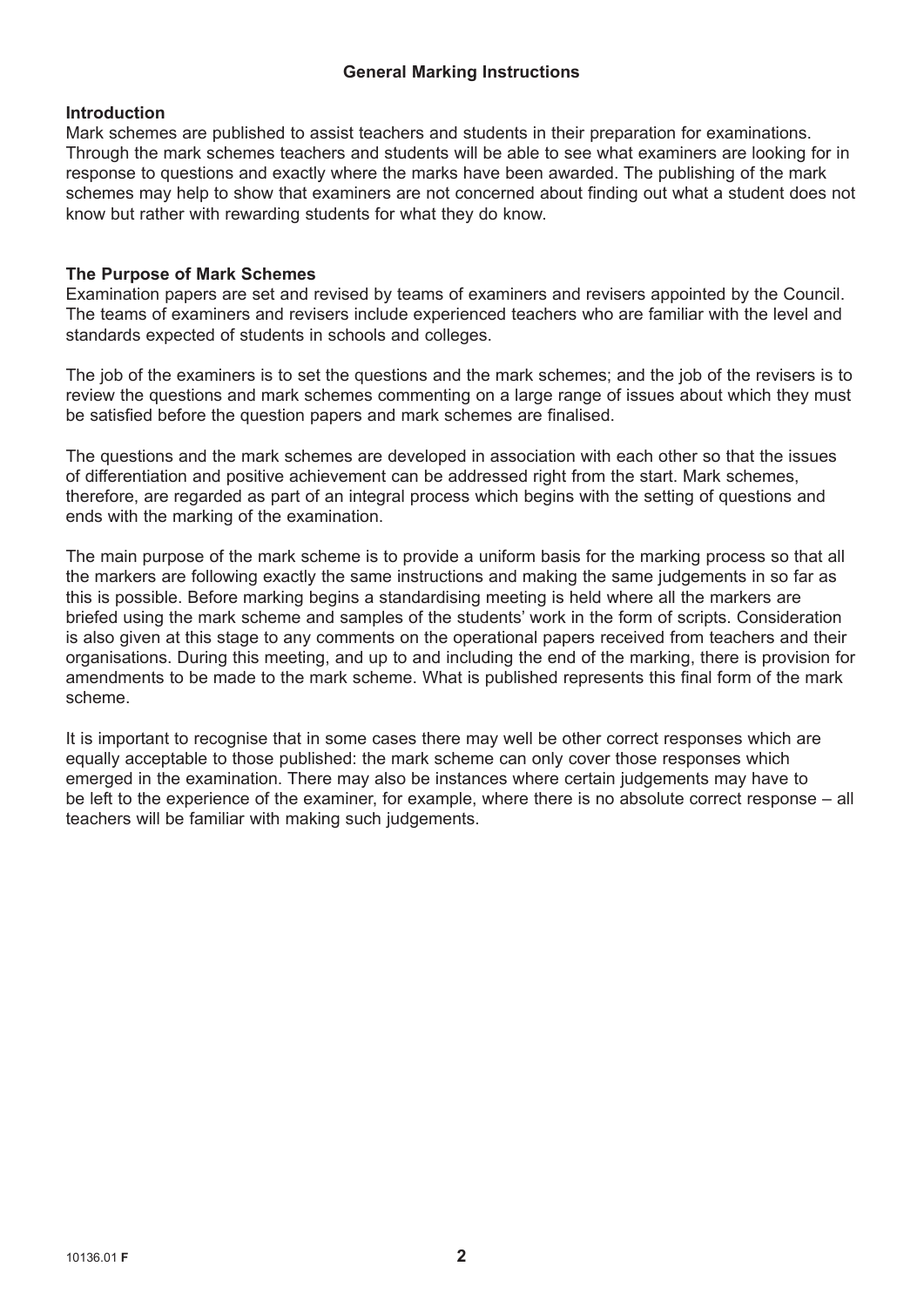|                         | <b>Section A</b>                      | AVAILABLE<br>MARKS |
|-------------------------|---------------------------------------|--------------------|
|                         | $1\quad D$                            |                    |
| $2 \quad B$             |                                       |                    |
| $\mathbf{3}$            | $\overline{A}$                        |                    |
| $\overline{\mathbf{4}}$ | $\mathsf{D}$                          |                    |
| $5\phantom{a}$          | $\overline{B}$                        |                    |
| $6\phantom{a}$          | $\overline{B}$                        |                    |
|                         | 7 C                                   |                    |
|                         | 8A                                    |                    |
| 9A                      |                                       |                    |
|                         | 10 B                                  |                    |
|                         | [2] for each correct answer<br>$[20]$ | $20\,$             |
|                         | <b>Section A</b>                      | 20                 |
|                         |                                       |                    |
|                         |                                       |                    |
|                         |                                       |                    |
|                         |                                       |                    |
|                         |                                       |                    |
|                         |                                       |                    |
|                         |                                       |                    |
|                         |                                       |                    |
|                         |                                       |                    |
|                         |                                       |                    |
|                         |                                       |                    |
|                         |                                       |                    |
|                         |                                       |                    |
|                         |                                       |                    |
|                         |                                       |                    |
|                         | $\mathbf{3}$<br>10136.01 F            |                    |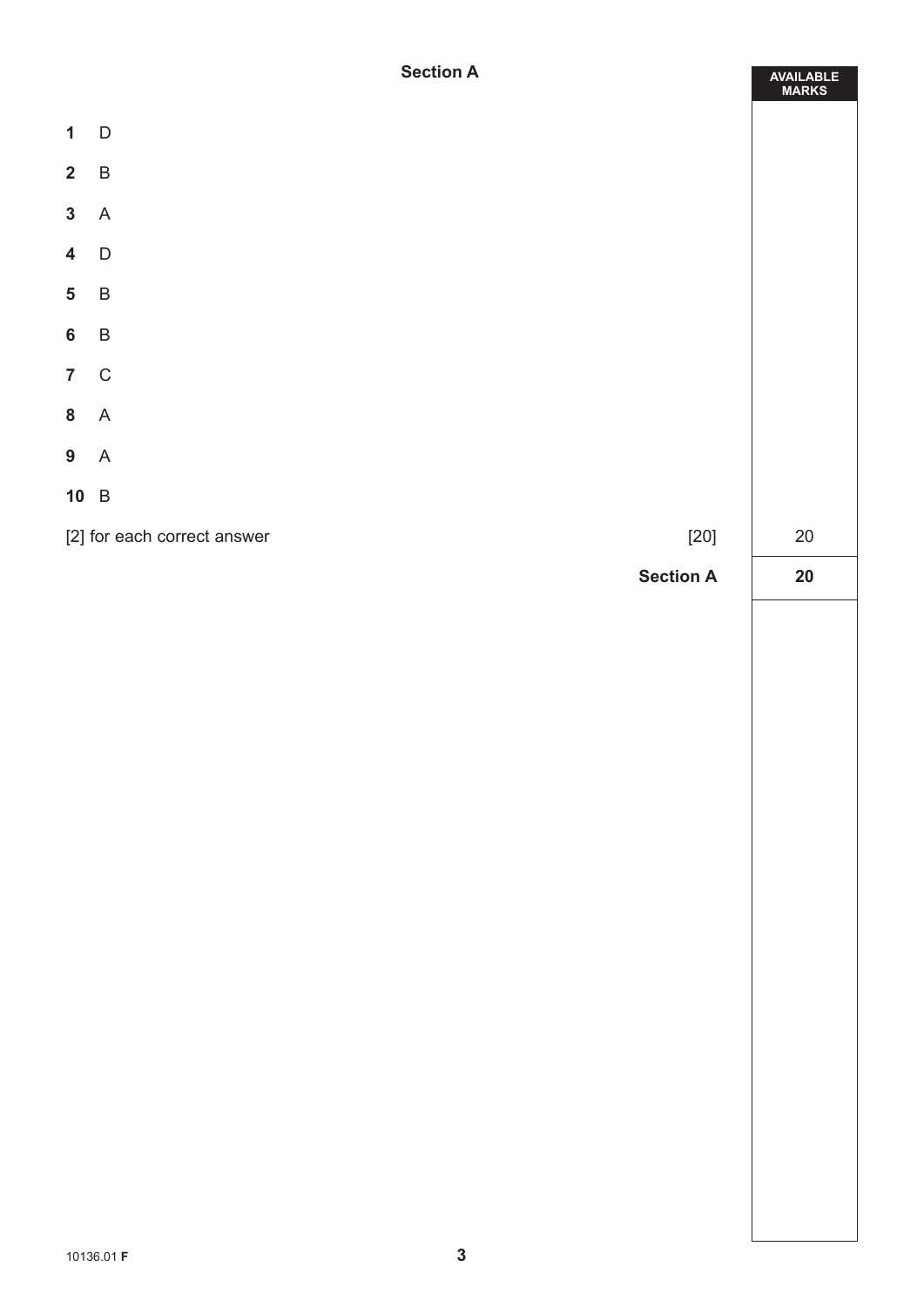|    | <b>Section B</b>                               |                                                                                                                                                         |                                       |                                                                                                                                                                                                                                                                                                                                                                                                           |                         | <b>AVAILABLE</b><br><b>MARKS</b> |
|----|------------------------------------------------|---------------------------------------------------------------------------------------------------------------------------------------------------------|---------------------------------------|-----------------------------------------------------------------------------------------------------------------------------------------------------------------------------------------------------------------------------------------------------------------------------------------------------------------------------------------------------------------------------------------------------------|-------------------------|----------------------------------|
| 11 | nitrogen/helium/inert gas (not gas on its own) |                                                                                                                                                         |                                       |                                                                                                                                                                                                                                                                                                                                                                                                           |                         |                                  |
|    |                                                | silica/alumina<br>$R_f$ /retardation factor<br>or retention factor                                                                                      |                                       | retention time/time                                                                                                                                                                                                                                                                                                                                                                                       | $[4]$                   | 4                                |
| 12 |                                                |                                                                                                                                                         | (a) (i) $C_{12}H_9N_3O_4$ [1] 259 [1] |                                                                                                                                                                                                                                                                                                                                                                                                           | $[2]$                   |                                  |
|    |                                                | (ii)                                                                                                                                                    |                                       | number of moles of azo violet = $30/259 = 0.116$<br>$60\% \rightarrow 100\%$ 0.116/60 × 100 = 0.193<br>$(1:1)$ number of moles of 4-nitrophenylamine = 0.193<br>mass of 4-nitrophenylamine = $0.193 \times 138 = 26.63g$ (units needed)                                                                                                                                                                   | $\lceil 3 \rceil$       |                                  |
|    | $(b)$ (i)                                      |                                                                                                                                                         | -N=N-circled                          |                                                                                                                                                                                                                                                                                                                                                                                                           | $[1]$                   |                                  |
|    |                                                |                                                                                                                                                         |                                       | (ii) extensive delocalisation (of electrons) and energy levels close<br>together electrons excited/move to higher energy level<br>removes a colour from light                                                                                                                                                                                                                                             | $[3]$                   |                                  |
|    |                                                |                                                                                                                                                         |                                       | (c) $O_2N \rightarrow \bigcirc N \equiv N$ (not $-[N \equiv N]^+$ )                                                                                                                                                                                                                                                                                                                                       | $[2]$                   |                                  |
|    |                                                | (d) sodium nitrite<br>hydrochloric acid<br>$<$ 10 $^{\circ}$ C                                                                                          |                                       |                                                                                                                                                                                                                                                                                                                                                                                                           | $[1]$<br>$[1]$<br>$[1]$ | 14                               |
|    |                                                | <b>13</b> (a) Pt(s) or Platinum (solid)[1]<br>1 moldm <sup>-3</sup> $H^+$ [1]<br>1 moldm <sup>-3</sup> Cu <sup>2+</sup> [1]<br>salt bridge [1]<br>$[4]$ |                                       |                                                                                                                                                                                                                                                                                                                                                                                                           |                         |                                  |
|    |                                                | (b) blue to yellow/brown                                                                                                                                |                                       | $[2]$                                                                                                                                                                                                                                                                                                                                                                                                     |                         |                                  |
|    |                                                |                                                                                                                                                         |                                       | (c) (i) to neutralise (excess) $HNO3$                                                                                                                                                                                                                                                                                                                                                                     | $[1]$                   |                                  |
|    |                                                |                                                                                                                                                         |                                       | (ii) $I_2$ + $2S_2O_3^{2-}$ $\rightarrow$ $2I^-$ + $S_4O_6^{2-}$                                                                                                                                                                                                                                                                                                                                          | $[2]$                   |                                  |
|    |                                                |                                                                                                                                                         |                                       | (iii) starch [1] added when mixture is straw coloured [1]                                                                                                                                                                                                                                                                                                                                                 | $[2]$                   |                                  |
|    |                                                |                                                                                                                                                         | (iv) blue-black to colourless         |                                                                                                                                                                                                                                                                                                                                                                                                           | $[1]$                   |                                  |
|    |                                                |                                                                                                                                                         |                                       | (v) number of moles of $S_2O_3^{2-} = (23.8 \times 0.1)/1000 = 0.00238$<br>(2:1) number of moles of $I_2$ in 25 cm <sup>3</sup> = 0.00119<br>number of moles of $I_2$ in 250 cm <sup>3</sup> = 0.0119<br>(1:2) number of moles of $Cu^{2+} = 0.0238$<br>mass of Cu = $0.0238 \times 64$ <sup>*</sup> = 1.52 g<br>% Cu = $(1.52/2) \times 100 = 76.16\%/76\%$<br>*Note that 63.5 can be used instead of 64 | $[4]$                   | 16                               |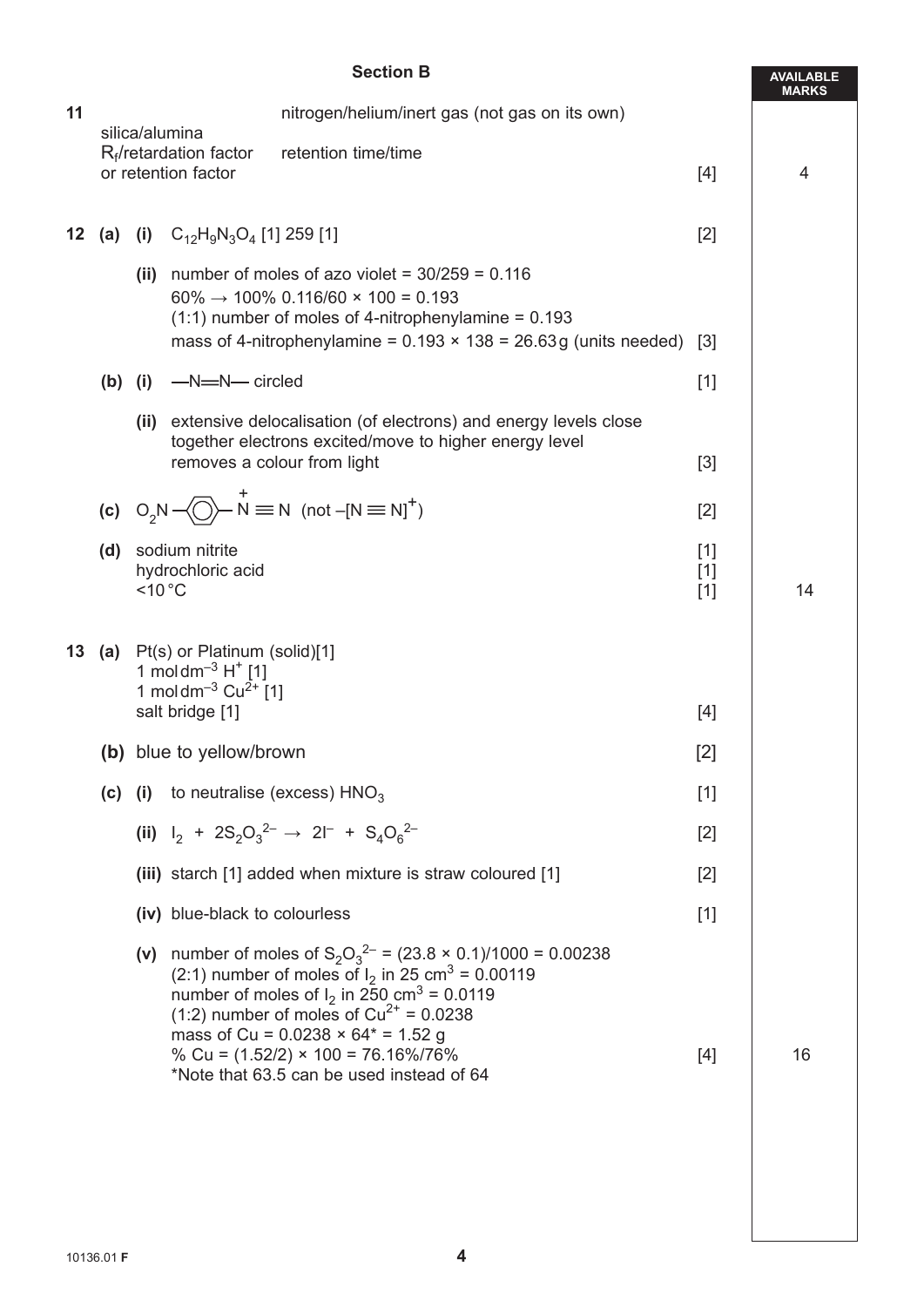| 14 | (a)       | (i)       | green-blue                                                                                                     | $[1]$             | <b>AVAILABLE</b><br><b>MARKS</b> |
|----|-----------|-----------|----------------------------------------------------------------------------------------------------------------|-------------------|----------------------------------|
|    |           |           | (ii) $Cr(OH)_{3}/Cr(OH)_{3}(H_{2}O)_{3}/[(Cr(OH)_{3}(H_{2}O)_{3}]$                                             | $[1]$             |                                  |
|    |           | (b) green |                                                                                                                |                   |                                  |
|    | $(c)$ (i) |           | $[Cr(en)3]^{3+}$                                                                                               | $[1]$             |                                  |
|    |           | (ii)      | $6\phantom{1}6$                                                                                                | $[1]$             |                                  |
|    | (d)       |           | hydrogen peroxide, potassium hydroxide (solution),<br>(glacial) ethanoic acid                                  | $[3]$             |                                  |
|    | (e)       | (i)       | ethanol [1] <60 °C [1] sulfuric acid [1]                                                                       | $[3]$             |                                  |
|    |           |           | (ii) $+6 \rightarrow +3$                                                                                       | $[1]$             | 12                               |
| 15 | (a)       | (i)       | concentrated sulfuric acid [1] concentrated nitric acid [1]                                                    | $[2]$             |                                  |
|    |           | (ii)      | nitronium ion [1]<br>$2H_2SO_4 + HNO_3 \rightarrow NO_2^+ + 2HSO_4^- + H_3O^+$ [1]                             | $[2]$             |                                  |
|    |           | (iii)     | NO <sub>2</sub><br>NO <sub>2</sub><br>NO <sub>2</sub>                                                          |                   |                                  |
|    |           |           | $+$<br>+ $NO_2^+$<br>$H^+$<br>$\ddot{}$<br>H<br>NO <sub>2</sub><br>NO <sub>2</sub>                             | $[3]$             |                                  |
|    |           |           | (iv) electrophilic [1] substitution [1]                                                                        | $[2]$             |                                  |
|    | $(b)$ (i) |           | tin and concentrated hydrochloric acid [1] alkali/sodium hydroxide/<br>potassium hydroxide [1]                 | $[2]$             |                                  |
|    |           |           | (ii) both have a lone pair of electrons on the nitrogen [1]<br>that can bond to a hydrogen ion [1]             | $[2]$             |                                  |
|    |           |           | (iii) aromatic ring is electron withdrawing making the lone pair of<br>electrons on nitrogen less available    | $[1]$             |                                  |
|    | $(c)$ (i) |           | Н                                                                                                              | $[2]$             |                                  |
|    |           | (ii)      |                                                                                                                | $[1]$             |                                  |
|    |           |           | (iii) contains an amide group/-CONH-[1]<br>that can be hydrolysed by the action of microorganisms/bacteria [1] | $\lceil 2 \rceil$ | 19                               |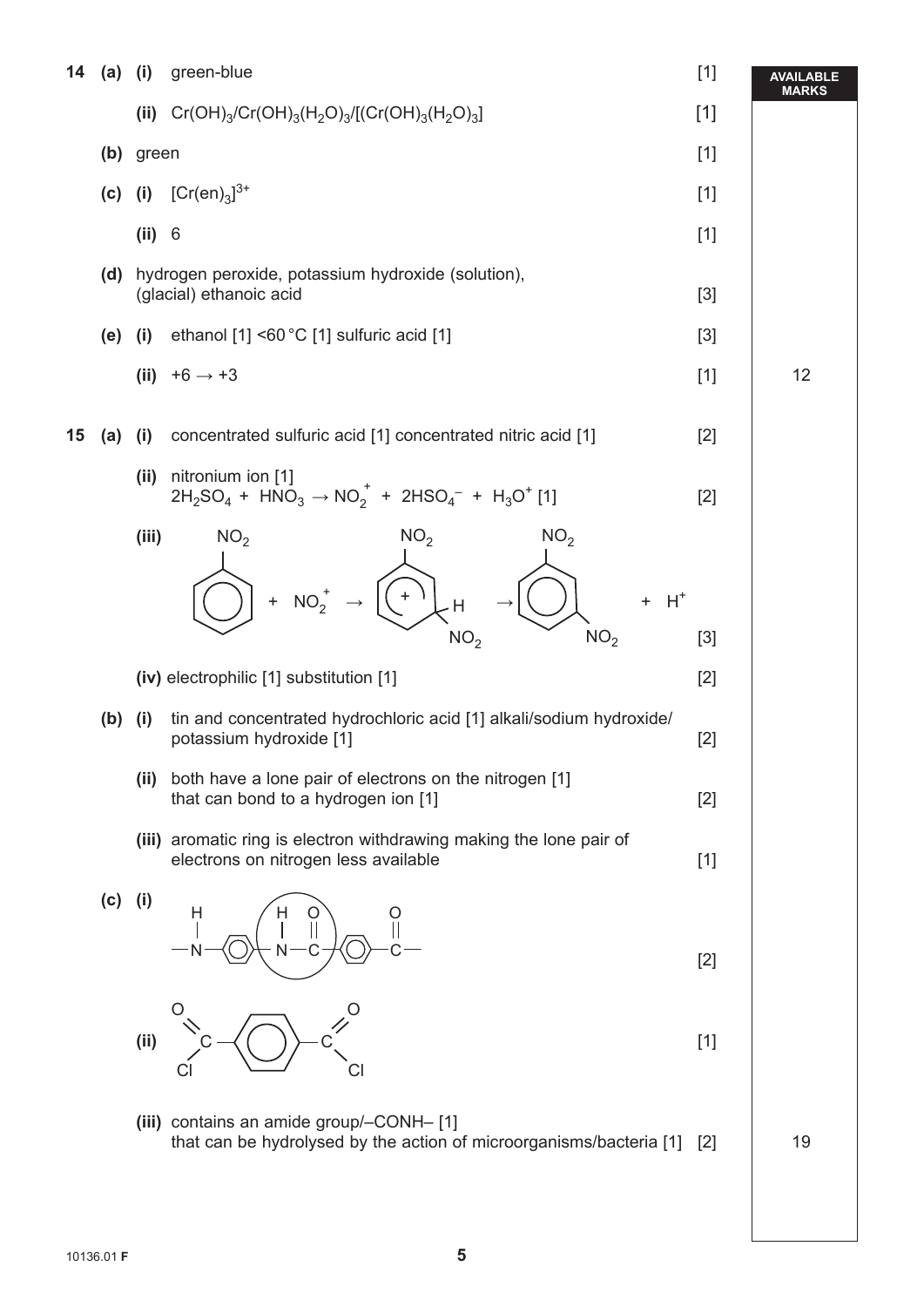| 16 |           |      | (a) A ligand which uses six lone pairs to form six coordinate bonds with a<br>central metal atom or ion in a complex                                                                                                                                        | $[2]$ | <b>AVAILABLE</b><br><b>MARKS</b> |
|----|-----------|------|-------------------------------------------------------------------------------------------------------------------------------------------------------------------------------------------------------------------------------------------------------------|-------|----------------------------------|
|    | $(b)$ (i) |      | 2 species $\rightarrow$ 7 species [1] increase in entropy [1]                                                                                                                                                                                               | $[2]$ |                                  |
|    |           |      | (ii) Select correct filter/appropriate wavelength [1]<br>Prepare a range of samples consisting of different<br>volumes/concentrations of $Cu^{2+}(aq)$ and edta solution [1]<br>Record the absorbance of each sample [1]<br>Plot a graph of the results [1] |       |                                  |
|    |           |      | Peak on graph indicates the mixture that is in the correct ratio [1]                                                                                                                                                                                        | [5]   |                                  |
|    |           |      | Quality of written communication                                                                                                                                                                                                                            | $[2]$ |                                  |
|    | $(c)$ (i) |      | $CH_3COCH_3 \rightarrow CH_2=CD + CH_4$                                                                                                                                                                                                                     | $[1]$ |                                  |
|    |           | (ii) | heterogeneous [1]<br>different phases [1]                                                                                                                                                                                                                   | $[2]$ |                                  |
|    |           |      | (iii) reactants adsorb onto the surface [1]<br>bonds weakened/broken in the reactants/orientation/closer together/lower<br>activation energy [1]<br>bonds form in products (and products are desorbed from the                                              |       |                                  |
|    |           |      | surface) [1]                                                                                                                                                                                                                                                | $[3]$ | 17                               |